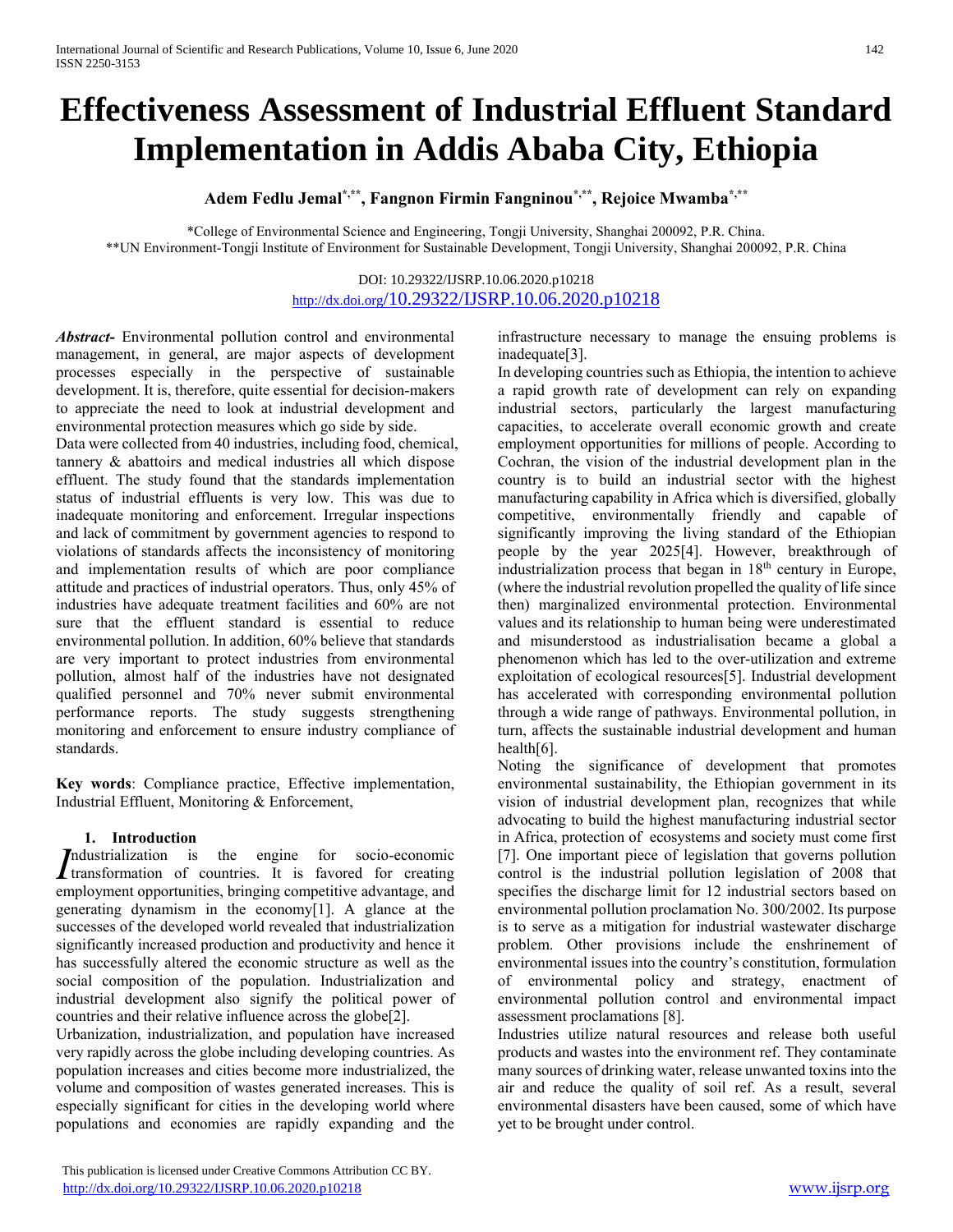In Ethiopia, the generation of industrial waste, including hazardous waste, is increasing rapidly as a result of industrialization, urbanization, and the implementation of a new economic policy and industrial. Annually more than four million liters of wastewater discharged to open space and rivers around Addis Ababa lacks proper treatment[9]. This as noted by Gebre and Van Rooijen[10], is a source of great concern in most developing countries where some people solely rely on untreated river water for daily consumption and survival. Unregulated effluent disposal is largely responsible for water pollution, eutrophication, and hypoxia [11]. In Ethiopia for instance, most people use rivers for daily consumption such as drinking water, washing clothes, fetching animals and irrigation further made the impact of industrial effluent discharge more serious ref. and in big cities like Addis Ababa, river water with untreated industrial effluent is used for construction, car wash, urban agriculture and many domestic purposes, making the impact so complex. This gives rise not only to environmental problems but also public health concerns

Many pollutants such as pesticides, oil, hydrocarbons, heavy metals as well as thermal and radioactive pollutants can get into the environment through direct or indirect release from industries, agriculture and households. These have contributed to the high concentrations of Cadmium, Chromium, Copper, Mercury, Nickel and Zinc in some crops traced in Ethiopia around Addis Ababa[10, 12]. The excessive levels of these pollutants in the environment are causing a lot of damage to human and animal health, plants and trees (see [13]).

Of the two main types of effluent (pollution) sources that exist i.e. point source and non-point source (see [14]), it the non-point source pollution that is common to many industries where standard enforcement is weak and as a result neither the source nor the size of specific emissions can be observed or identified with sufficient accuracy.

Various countries have put in place different mechanisms of dealing with effluent standard enforcement and compliance. Despite the well-articulated measures, it remains a challenge to ensure complete enforcement and compliance as several factors hamper the efforts of government agencies in balancing between economic development and the environment. For instance, in the case of United States, Heyes and Rickman [15] note that despite the fact that when the EPA observes regulatory violations it rarely pursues the violator and the underlying factor may be that the expected penalty faced by a violator who is pursued is small compared to the cost of compliance. In the case of developing countries like Ethiopia where priority is eradicating absolute poverty through limited capital resources financial resource skilled manpower and well-established institutions and coordination among them affect enforcement and compliance.

Therefore, critical to the issues of enforcement and compliance is the formulation and implementation of operational environmental legislations.

In this study, the presence of adequate monitoring and enforcement systems, the level of industry compliance practices and institutional coordination are assessed in order to identify the key weaknesses in the current industrial effluent implementation process and recommend appropriate solutions.

## **2. Study Area Description**

 This publication is licensed under Creative Commons Attribution CC BY. <http://dx.doi.org/10.29322/IJSRP.10.06.2020.p10218> [www.ijsrp.org](http://ijsrp.org/)

The study was conducted in Addis Ababa city. Addis Ababa is one of the 9 states in federal nation of Ethiopia, located between 8º55'-9˚05' N latitude and 38˚05'-39º05' E longitude, covering a total area of 540 km<sup>2</sup> [16]. According to the CIA, the population of the city is estimated to be 4.794 million in 2020 [17]. The city is of great political and economic significance, being a base for African Union and many other international organizations. It is also considered as the hub of country's industrialization in which is located more than half of the nation's industries.

Geferssa, Legedadi and Dire dams (having a combined daily production of 173,000 m<sup>3</sup>) and Akaki well system ( $\sim$ 30,000 m<sup>3</sup> day -1 ) are the main water sources [18]. Furthermore, two major rivers which are tributaries of country's longest river Awash, flow through the city and used for various purposes notably irrigation, industrial consumption, washing of materials, bathing, cattle filching and waste disposal. The city of Addis Ababa has two public sewage treatment plants, given the scope of the sewage disposal only 7.5% of wastewater is handled by the plants. On the other hand, wastewater from agglomerations is estimated at 398,985 m<sup>3</sup>/day, whereas the capacity for disposal of such waste is estimated to be  $1,727 \text{ m}^3/\text{day}$ [19].



Figure 1: Map of Addis Ababa city Source: Desta Ab. Et

## **3. Material and Methods**

#### **3.1 Sampling, industry selection and data collection**

This survey was carried out through questionnaires and interviews to investigate (1) standards and effectiveness of the implementation and/or enforcement of Industrial Effluent (2) trends of wastewater discharge from industries and treatment practices, and (3) effectiveness of monitoring and enforcement system. Section chiefs and staff specifically assigned to monitor effluent-related processes at the industries were targeted . Similarly, government agencies responsible for the enforcement of standards were targeted. Key informant interviews were conducted with Environmental Protection Authority (EPA), Federal Chemical and Construction Inputs Industry Development Institute and Industry Bureau of City administration Occupational safety and energy directorate experts.

The study considered about 40 factories categorised in Table1. The selection of industries was based on the industries (plants) that dispose of the effluents.

|                     | Table 1: category of industry surveyed |
|---------------------|----------------------------------------|
| Category of factory | Number surveyed                        |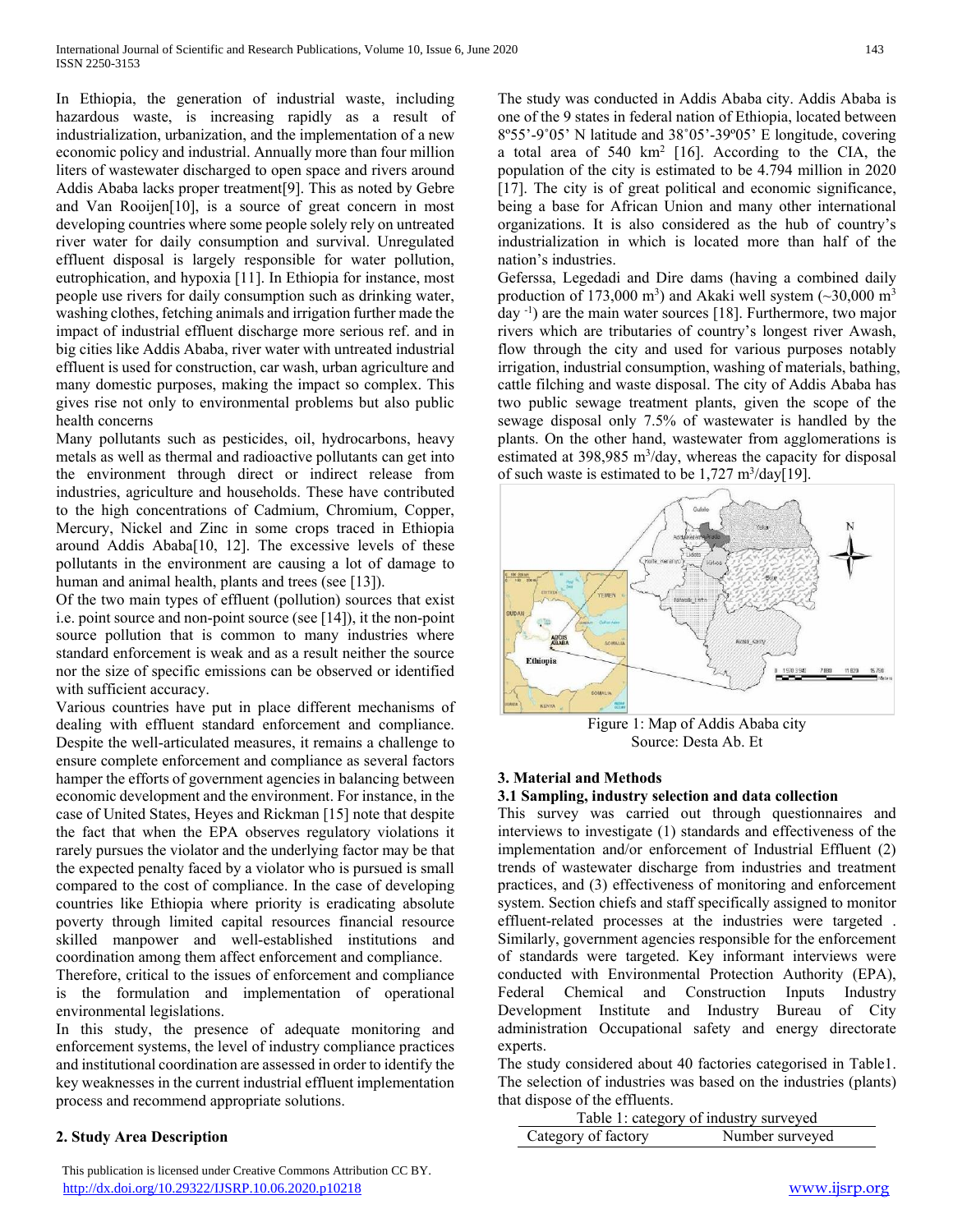International Journal of Scientific and Research Publications, Volume 10, Issue 6, June 2020 144 ISSN 2250-3153

| Chemical | 16 |  |
|----------|----|--|
| Food     | 16 |  |
| Medical  |    |  |
| Tannery  |    |  |

#### **3.2. Data processing and statistical analysis**

Processing of raw data was performed using IBM SPSS 20 (SPSS Inc., Chicago, Ill., USA). Data including industry's attitude, monitoring and enforcement mechanism, institutional coordination and adequacy of legislation, wastewater disposal methods were presented as a relative percentage. Average values of Wastewater generation (m3 day<sup>-1</sup>) per category of factory were presented. A linear regression model was developed to assess the relationship between the Effective implementation of standards (EI) and four independent variables as showed in Equation 1 as follow:

## **EI = α + β1 IP + β2ME+ β3IC+ β4AL+£ (Eq.1)** Where;

EI = Effective Implementation of standards (dependent variable),  $IP = Industry's$  attitude on standards,  $PMaE=$  proper monitoring and enforcement, IC= institutional coordination, AL= adequacy of legislation, £ = error term, α = constant term, β= coefficient of independent variable (β>0 means the predictor has positive effect on EI).

#### **4. Results and Discussion**

## **4.1 Awareness and attitude of the industries**

Managers and employees of manufacturing firms' awareness and attitude of pollution control and environmental management are basic tools to implement environmental standards in a sustainable development[20, 21]. The selected factories were assessed of their awareness of the existence of effluent standards and responsiveness (attitude) towards them. It was found that 60% acknowledged awareness and importance of standards compliance, 15 % were aware but had negative sentiments towards standard compliance while 25% claimed they were not aware of the existence of effluent standards hence were not compelled in any way to protect the environment (Figure 2).



Figure 2: Respondents attitude towards the importance of industrial effluent standards.

This is justified by the finding that out of 40 selected industries only 18 have proper treatment plants. Other 22 industries have no at least primary treatment facilities. Whilst some treatment plants at some industries as shown in Figure3 were not functional as observed during the survey.



Figure 3: non-operational treatment facility

High operational cost and lack of skilled man power were found to be affect compliance. As such, despite industries being aware of standards they failed to install and/or effectively use treatment plants. Generally, there is a lack of knowledge on the standards as well as reluctance to construct treatment plants. The result being partially treated or untreated wastewater discharge into nearby ditches and rivers.

#### **4.2 Industrial effluent discharge practices in Addis Ababa**

The study found that 10% of discharging industries were public and 90% private owned. Further, assessment revealed that the industries could be categorized based on activity type. Thus, found chemical, food, Medical and tannery industry related activities accounting for 40%, 40%, 5% and 15%, respectively as shown in table 2.

#### Table 2: Percentage of Type of company and Ownership

| of<br>Type   | Ownership |        |              |
|--------------|-----------|--------|--------------|
| company      | Private   | Public | Total $(\%)$ |
| Chemicals    | 40        |        | 40           |
| Food         | 35        | 5      | 40           |
| Medical      | 5         |        | 5            |
| Tannery      | 10        | 5      | 15           |
| Total $(\%)$ | 90        | 10     | 100          |

#### **4.3 Wastewater generation**

The average daily waste water generation by chemical, food, medical and tannery industries investigated was about  $17.98 \pm$ 10.01 m<sup>3</sup>, 179.69  $\pm$  146.96 m<sup>3</sup>,18  $\pm$  0.0 m<sup>3</sup> and 230  $\pm$  120.02 m<sup>3</sup> (Figure 4). The high volumes of effluent coupled with low compliance levels entails high levels of pollution. Noting the fact of inadequacies and/or gaps in monitoring polluters are at large with the law. The polluter pays principle as one of the most prevalently applied penalty in the case of this study could be said to be weak. This is not only because the industries pollute at will but are not also paying for polluting especially due to the fact that they are characterized by non-point source pollution.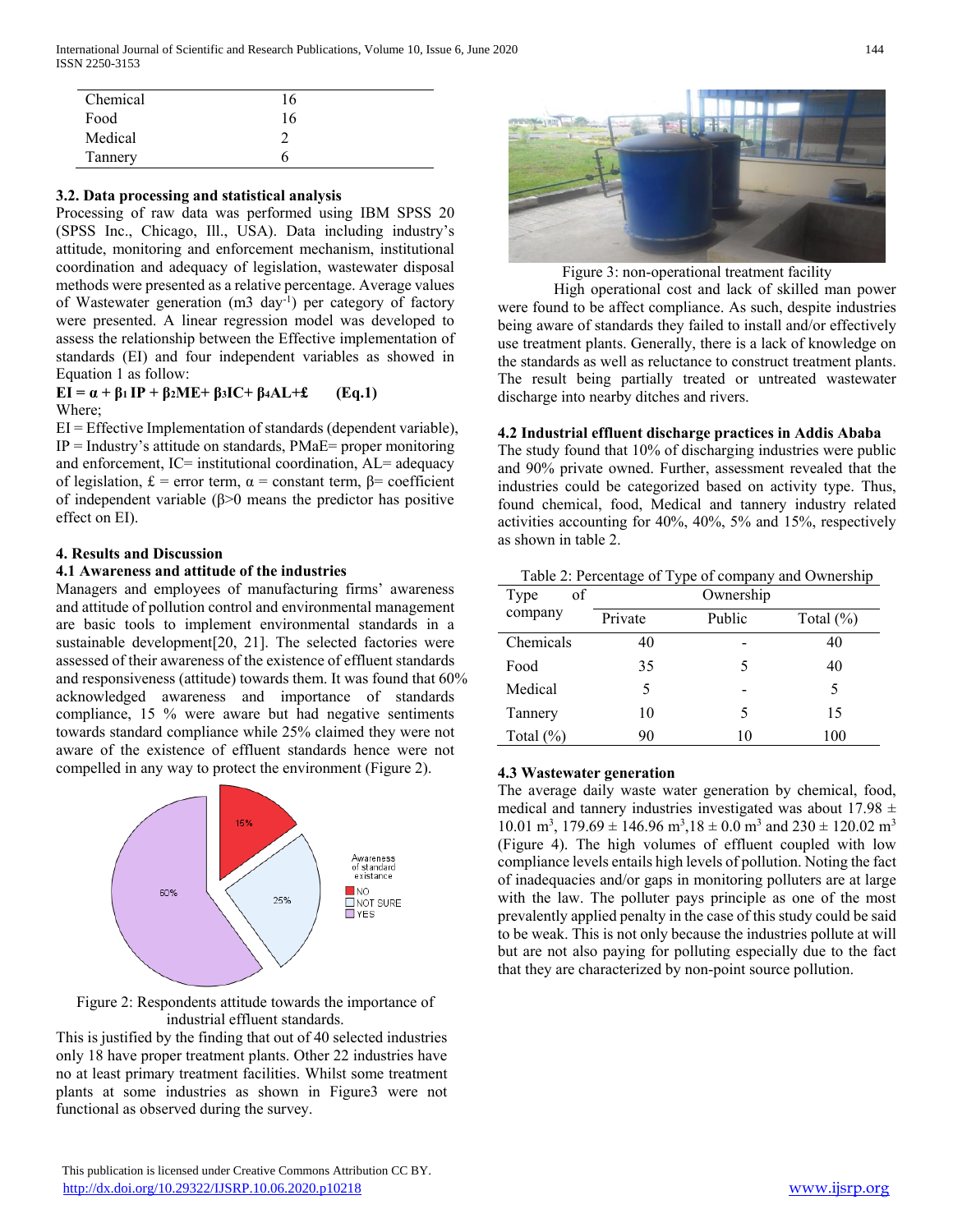

Figure 4: Amount of wastewater discharged

#### **4.4 Treatment plant existence**

An inquiry into the existence of treatment plants within the industries' premises revealed that only 33.33% of chemical industry, 47.37% of food industry, and 100% of tannery industry had treatment plant whilst the medical industry had no treatment plant available on site.



Figure 5: Existence of treatment plant

The industries are expected to have the necessary facilities like waste treatment plants as all of them are established earlier than the period specified. The absence of treatment facilities implies that the effluent discharged by the affected industries may not meet the standards.

#### **4.5 Discharge methods**

The levels of treatment and methods of disposal create high levels of uncertainty in terms of adherence to set standards on acceptable pollution levels and final disposal destination. The disposal is highly characterized by non-point source pollution as depicted in figure 6, most discharge source cannot be traced to original sources.

Figure 6 shows that medical facilities discharge wastewater exclusively into the river by truck. However, chemical industries and tanneries use two different discharge methods. Chemical facilities mainly used to treat and discharge to a nearby ditch (65.63%) while tannery industries mostly treated partially and discharged to the river (60%). For the food industries, wastewater effluent was discharged in four main ways: treated and discharged to nearby ditch (35.77%), untreated and

 This publication is licensed under Creative Commons Attribution CC BY. <http://dx.doi.org/10.29322/IJSRP.10.06.2020.p10218> [www.ijsrp.org](http://ijsrp.org/)

discharged to nearby ditch 19.51, treated and discharged to the river by truck or pipe (26.83%) and treated and discharged to the river (17.89%).



Figure 6: Industries-used wastewater discharge practices

## **4.6 Precautionary principle implementation tools**

Ethiopia implements environmental regulations based on Precautionary Principle and polluter pays principle. But the principle has not been fully operationalized. Furthermore, ideally based on the precautionary principle industries are expected to prepare several documents and establish basement for complying with the standard [22, 23].

a) **Environmental impact assessment/ environment management plan**

Under these provisions the authorities classified the industries into two, new and old established after and before 2008, respectively. As of 2008 new industries are mandated to conduct environmental impact assessments (EIA) and comply with the Effluent Standards. Old (existing industries) on the other hand have to submit environmental management plans which targeted to comply with the standard within five years.

It was found that13 of the 40 assessed factories were established before 2008 and 27 after 2008. Hence, the 13 were by law expected to prepare and wholly implement environmental management plans, however, 4 of the factories had not prepared the plans. Similarly, out of the 27 new industries only nine 9 had environmental management plans.



Figure 7: Industries' Compliance practices.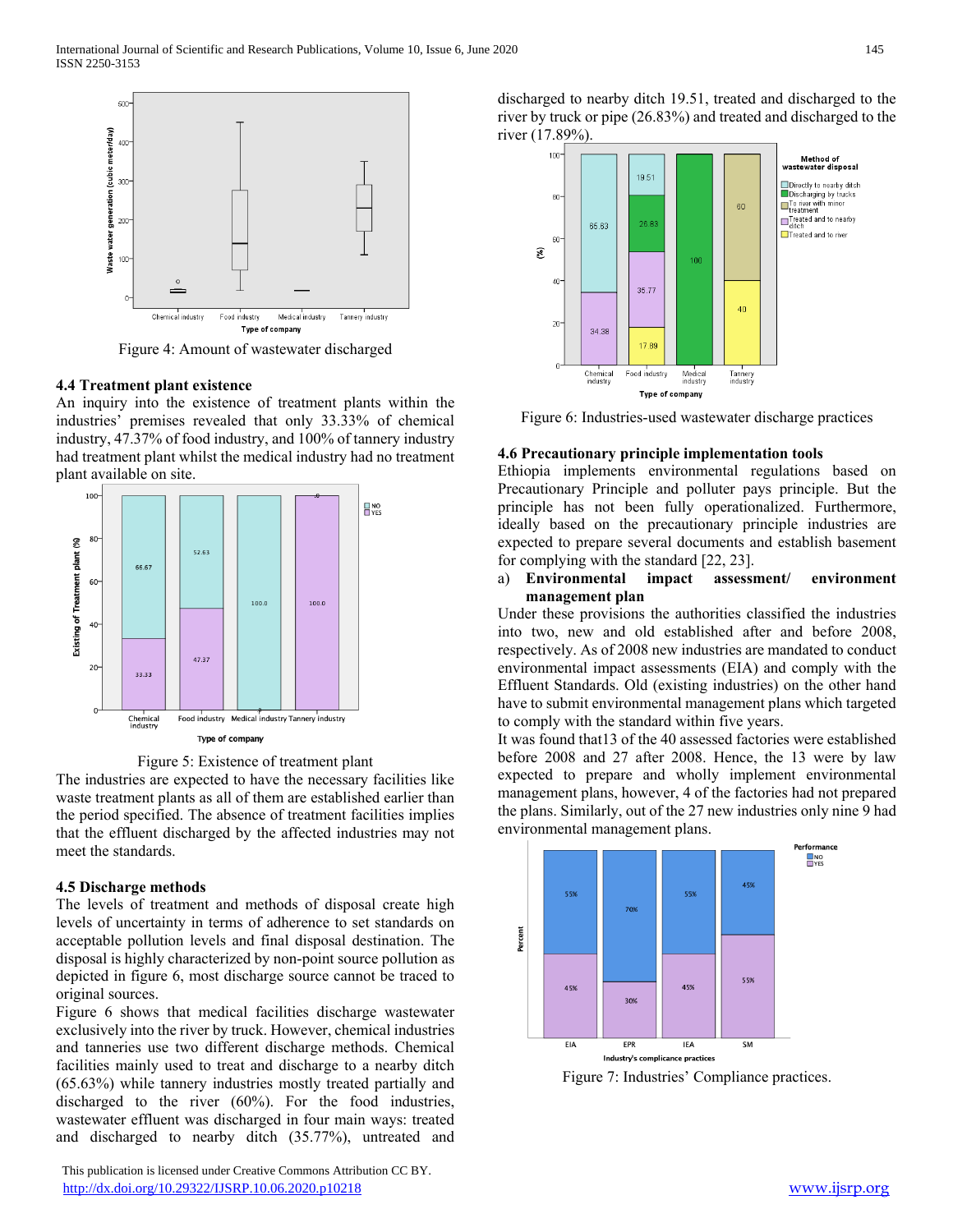## b) **Environmental performance report (EPR)**

The industrial pollution prevention regulation of Ethiopia has a provision that regulates the operating industries to have a complete record of their waste management activities and annually submit report to AAEPA. However, the survey discovered that 70% of the selected industries are not submitting annual environmental performance report. Figure  $8$  shows that only six factories submitted the report but not regularly. It is clear that preparation of environmental report related to the presence of skilled environmental professions as the survey found that out of the selected 40 factories only 22 have appointed professionally related skilled man power. This indicates that there is a problem of follow up by the Addis Ababa Environmental protection Agency. Also, it is common behavior among the industries to not expose their environmental damage while they don't have any treatment facilities.

## c) **Internal Environmental audit (IEA)**

The IEA is another compliance tool required to be conducted by the industries. The industries are expected to conduct by themselves annual environmental audits. 55% (Figure 7) do not audit their environmental management activities while 45% who claimed they have performed internal environmental audit. The reason that the firms hesitate to reveal might be an attempt to create a positive firm image or fear of government repercussion as most of them do not properly treat the wastewater.

d) **Environment professional skilled manpower (SM)**

Appointing environmental skilled manpower is very important and the basic indicator of the industries willingness to do something on reducing environmental damage. SM is a requirement set out by the AAEPA. As indicated in figure 7Out of the assessed 40 industries had only 55% had appointed professionally related skilled man power and environmental experts. It was learnt that most professionals working in the industries were chemists with other professions working on other production units in place of environment professionals. This culture contributed to industries' failure to report their environmental management activities.

## **4.7 Factors affecting effective implementation of industrial effluent standards on factories in Addis Ababa,**

The most parsimonious linear model using 4 predictors as explanatory variables was significant (F=27.98; p<0.001). Table 3 depicts that Industry's attitude on standards (IP) and industry's attitude (IC) positively influence the implementation process and effectiveness. IP and IC are the most significant factor among others (p<0.05). That is to say, increase in one unit of industry's attitude would result in an increase the effectiveness of standard implementation of standard by 0.501. This tell us that most imperative to the implementation is the institutional coordination, this is because it is as a result of coordination that communication that good relationship and information exchange can be born and consequently attitudes changed.

| Table 3: Effectiveness and factor of standard implementation |  |
|--------------------------------------------------------------|--|
|--------------------------------------------------------------|--|

|                        | Tuoto 9. Ehteen viivss unu neem ol sumuutu mistemament |            |          |                    |
|------------------------|--------------------------------------------------------|------------|----------|--------------------|
| Implementation factors | Coefficient                                            | Std. Error | t-value  | $Pr(>\mid t \mid)$ |
| (Constant)             | 0.706                                                  | 0.304      | 2.322    | .022               |
| IP                     | 0.501                                                  | 0.052      | 9.576    | $0.001**$          |
| PMaE                   | $-0.018$                                               | 0.052      | $-0.349$ | 0.728              |
| IC                     | 0.149                                                  | 0.062      | $-2.386$ | $0.019*$           |
| AL                     | $-0.071$                                               | 0.040      | $-1.774$ | 0.079              |

Note: independents variables were compared dependent one using t-test and the levels of significance are shown with \*\*p<0.01 and  $*_{p<0.05}$ 

Among the identified factors adequacy of legislation correlated negatively due to the perception of selected industries. This shows the kind of legislation is not a source of problem for the industries because they do not have any idea about the specific pollutant limit described in the standards. They only focused on the cost that incurs them to treat wastewater even at very minimum level not mention the required level.

From the result the implementation of standards by improving institutional coordination among relevant institutions improves effectiveness in implementing the standards. Similarly, the more efforts on monitoring and enforcement mechanism and changing of industry's perception exerted the more effectiveness can be achieve among industries in Addis Ababa.

#### **4.8 Allocation of required skilled manpower**

The manpower requirements for sound environmental management are quite enormous in terms of both numbers and proficiency[24]. Thus, the institution should be staffed with well-trained professionals who have adequate knowledge about environmental pollution prevention and control system. Environmental pollution prevention and control process

 This publication is licensed under Creative Commons Attribution CC BY. <http://dx.doi.org/10.29322/IJSRP.10.06.2020.p10218> [www.ijsrp.org](http://ijsrp.org/)

involves many activities such as, monitoring the availability of waste disposal facilities and take the necessary measures to ensure that their availability is satisfactory, take samples of any material and carry out laboratory check-ups to determine whether or not it passes the limit, inspecting and ensuring compliance with the law requires not only adequate number of staffs but qualified experts trained in different disciplines. However, as it is observed in Figure 8, the environment protection inspection department is lacking in terms of both the quantity and quality of staff compared to the enormous and complicatedness of the department's task. Under the AAEPA, from the required number of 8 experts in the department only 6 experts are available to perform all the required duties.

However, it was mentioned that the position at sub city and woreda taken as unnecessary and assigned unqualified who is evaluated low performer at sub city and woreda level. The identified reason was low payment which forced the experts to be attracted by NGO's and private institutions in search of better salary.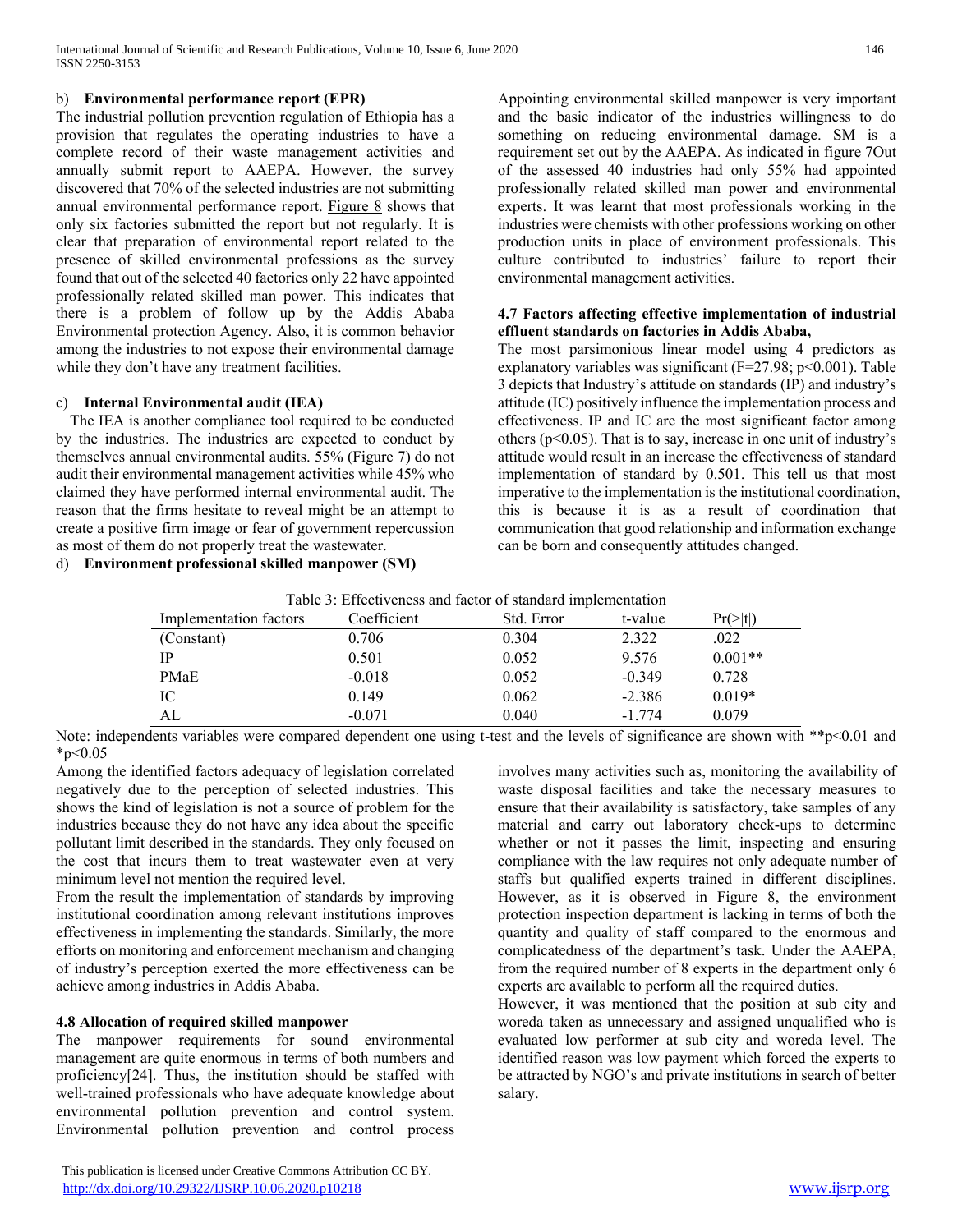

Figure 8: Number of experts assigned for Environment activities in three environment related institutions.

#### **4.9 Regularity of the inspection**

Unless the inspections are conducted on a regular basis it would be difficult to monitor industries to comply with the effluent standard(s). Table 4 depicts that 60% of respondent indicated that that AAEPA and other institutions had not visited their industries to check the wastewater discharge during the course of the year. . Visited industries on the other hand claimed that the inspections were irregular.

Table 4 : response for inspection and response for violation of

| standard                                    |     |       |
|---------------------------------------------|-----|-------|
| Level of agreement $(\%)$                   | Yes | Never |
| -Inspected once                             | 40  | 60    |
| -Agreement on regularity of inspection      |     | 100   |
| -Fined for violation                        |     | 100   |
| Discharging above the standard limit $(\%)$ | 75  | 25    |

The environmental protection and inspection team claimed otherwise. They expressed that in addition to the regular inspection, the authority conduct inspection on community appeal when there are an environmental and human health problems around factories due to discharge of wastewater, or licensing issue. An examination of information from FCCIDI environmental protection directorate revealed there is no strong monitoring system regarding environmental issues on chemical industries. Thus, a huge gap has been observed between level of compliance practices and enforcement. This does not show absence of monitoring system but rather exposes irregularity of inspection and very weak enforcement through lack of leaders' commitment towards pollution control and implementation of strong environmental management system as their priority is to maximize industrial economic productivity.

## **5. Conclusion**

Overall, the level of industries perception and awareness of the effluent standards, proper monitoring and enforcement and the institutional coordination among the relevant institution is the determinant factor for effectiveness in implementation of the effluent standards. The stronger these factors are the better implementation status of industrial effluent standards.

It is also possible to conclude that the industry level of perception and the precautionary principle implementation tools were seen low. This is because of the financial constraints as described by the industries owners and experts in government institutions.

 This publication is licensed under Creative Commons Attribution CC BY. <http://dx.doi.org/10.29322/IJSRP.10.06.2020.p10218> [www.ijsrp.org](http://ijsrp.org/)

The scenario becomes more difficult due to poor monitoring and enforcement mechanism. The results highlighted that there is unpredictable monitoring and very loose approaches for violators of set limits. Lack of commitment among AAEPA's higher officials was seen as the major problem in this regard.

## **Acknowledgement**

The authors acknowledge Prof. Liao Zhenliang for his valuable advices and comments.

## **Abbreviations**

| AAEP          | Addis Ababa Environmental protection agency      |
|---------------|--------------------------------------------------|
| AAIB          | Addis Ababa industry bureau                      |
| AAWSA         | Addis Ababa water and sanitation Agency          |
| CSA           | Central statistics Agency                        |
| EIA.          | <b>Environmental impact Assessment</b>           |
| <b>EPR</b>    | Environment performance report                   |
| ES            | Effluent standards                               |
| <b>FDRE</b>   | Federal democratic republic of Ethiopia          |
| <b>FCCIDI</b> | Federal chemical and construction input industry |
|               | development institute                            |
| IEA.          | Internal environmental audit                     |
| MoFC          | Ministry of forest and climate change            |
| SMP           | Skilled man power                                |
|               |                                                  |

#### **References**

[1] P. Nelliyat, *Industrial growth and environmental degradation: a case study of Tiruppur textile cluster*. Madras School of Economics, 2007.

[2] T. Sonobe and K. Otsuka, *Cluster-based industrial development: A comparative study of Asia and Africa*. Springer, 2010.

[3] L. T. Cochran and J. M. O'Kane, "Urbanization-industrialization and the theory of demographic transition," *Pacific Sociological Review,* vol. 20, no. 1, pp. 113-134, 1977.

[4] E. César and A. Ekbom, "Ethiopia environmental and climate change policy brief," *Sida's Helpdesk for Environment and Climate Change,* 2013.

[5] J. Tang, M. Tong, Y. Sun, J. Du, and N. Liu, "A spatio-temporal perspective of China's industrial circular economy development," *Sci Total Environ,* vol. 706, p. 135754, Mar 1 2020, doi: 10.1016/j.scitotenv.2019.135754. [6] Q. Wang, D. Hao, F. Li, X. Guan, and P. Chen, "Development of a new framework to identify pathways from socioeconomic development to

environmental pollution," *Journal of Cleaner Production,* vol. 253, 2020, doi: 10.1016/j.jclepro.2020.119962. [7] C. Okereke, A. Coke, M. Geebreyesus, T. Ginbo, J. J. Wakeford, and

Y. Mulugetta, "Governing green industrialisation in Africa: Assessing key parameters for a sustainable socio-technical transition in the context of Ethiopia," *World Development,* vol. 115, pp. 279-290, 2019.

[8] O. Phiri, P. Mumba, B. Moyo, and W. Kadewa, "Assessment of the impact of industrial effluents on water quality of receiving rivers in urban areas of Malawi," *International Journal of Environmental Science & Technology,* vol. 2, no. 3, pp. 237-244, 2005.

[9] A. Alebachew, L. Hatt, and M. Kukla, "Monitoring and evaluating progress towards Universal Health Coverage in Ethiopia," *PLoS medicine,* vol. 11, no. 9, 2014.

[10] G. Gebre and D. J. Van Rooijen, "Urban water pollution and irrigated vegetable farming in Addis Ababa," 2009.

[11] A. Xepapadeas, "The economics of non-point-source pollution," *Annu. Rev. Resour. Econ.,* vol. 3, no. 1, pp. 355-373, 2011.

[12] F. Odutayo, O. Oyetade, E. Esan, and F. Adaramola, "Effects of industrial effluents on the environment using Allium cepa and Zea mays as bioindicators," *Int J Environ Pollut Res,* vol. 4, no. 4, pp. 1-12, 2016.

[13] T. R. Animals, "Pollution effects on humans, animals, plants and the environment," ed, 2008.

[14] A. Taebi and R. L. Droste, "Pollution loads in urban runoff and sanitary wastewater," *Science of the total Environment,* vol. 327, no. 1-3, pp. 175-184, 2004.